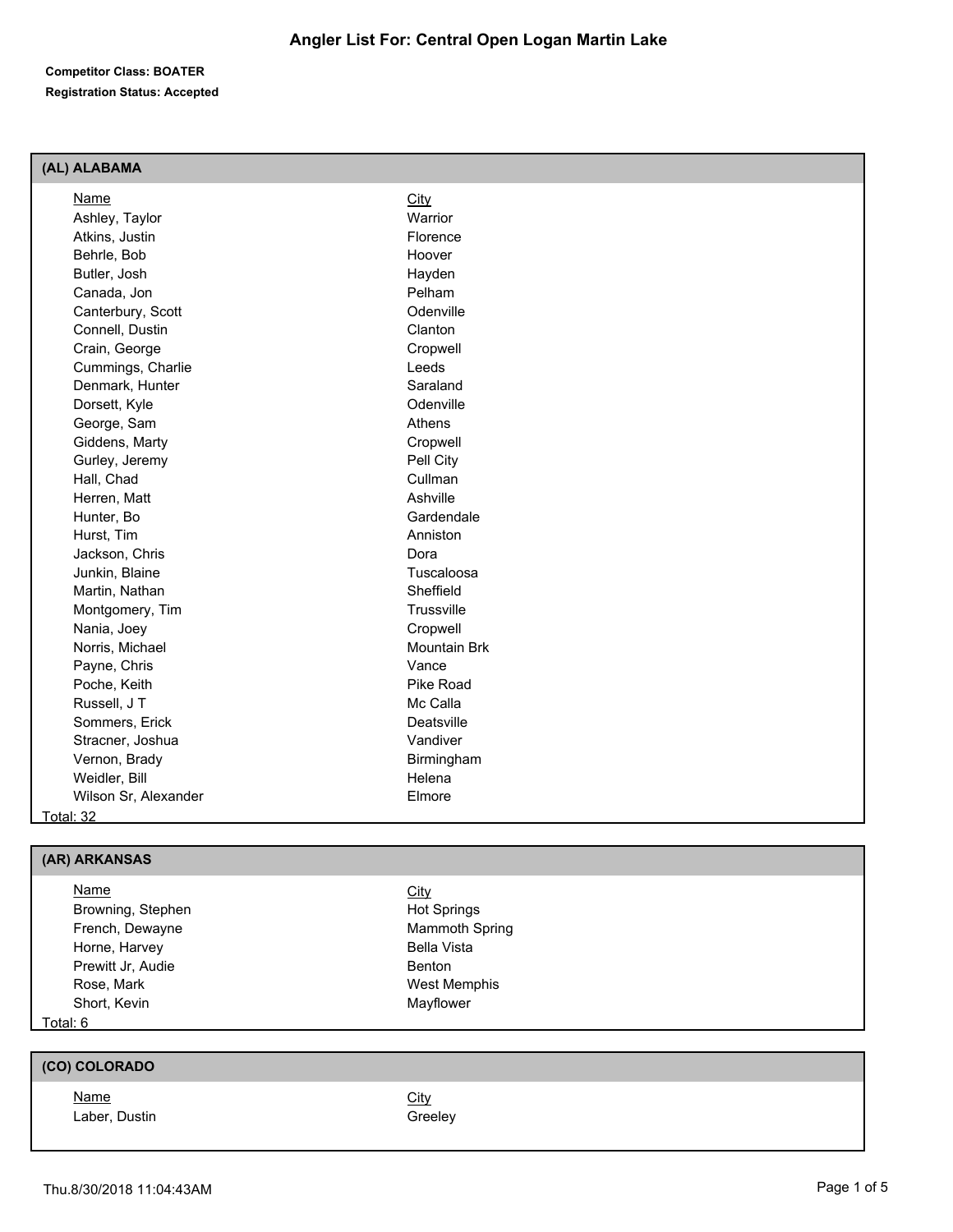### **Competitor Class: BOATER Registration Status: Accepted**

Total: 1

| (FL) FLORIDA                                                                                                                                                                                                                                                                                                                                      |                                                                                                                                                                                                                                                          |
|---------------------------------------------------------------------------------------------------------------------------------------------------------------------------------------------------------------------------------------------------------------------------------------------------------------------------------------------------|----------------------------------------------------------------------------------------------------------------------------------------------------------------------------------------------------------------------------------------------------------|
| <b>Name</b><br>Benton, Drew<br>Cook, Drew<br>Savage, Dererk<br>Total: 3                                                                                                                                                                                                                                                                           | City<br>Panama City<br>Midway<br>Port St Lucie                                                                                                                                                                                                           |
| (GA) GEORGIA                                                                                                                                                                                                                                                                                                                                      |                                                                                                                                                                                                                                                          |
| <b>Name</b><br>Bishop, Danny<br>Gibbs, Scott<br>Newson, Kendall<br>Stubbs, Roger<br>Walton, Justin<br>Total: 5                                                                                                                                                                                                                                    | <b>City</b><br>Buchanan<br>Rome<br>Decatur<br>Locust Grove<br>Buchanan                                                                                                                                                                                   |
| (IA) IOWA                                                                                                                                                                                                                                                                                                                                         |                                                                                                                                                                                                                                                          |
| <b>Name</b><br>Vance, Greg<br>Total: 1                                                                                                                                                                                                                                                                                                            | City<br>Dubuque                                                                                                                                                                                                                                          |
| (IL) ILLINOIS                                                                                                                                                                                                                                                                                                                                     |                                                                                                                                                                                                                                                          |
| <b>Name</b><br>Connell, Dylan<br>McNutt, Bill<br>Total: 2                                                                                                                                                                                                                                                                                         | <b>City</b><br>Marion<br>Henry                                                                                                                                                                                                                           |
| (LA) LOUISIANA                                                                                                                                                                                                                                                                                                                                    |                                                                                                                                                                                                                                                          |
| <b>Name</b><br>Betz, Blake<br>Billeaud, Billy<br>Bonadona, Brent<br>Cappo, Quentin<br>Chandler Jr., RJ<br>Charbonnet, Jimmy<br>Crochet, Cliff<br>Fazende, Michael<br>Gilchrist, Eric<br>Gleason, Darold<br>Hackney, Greg<br>Hudnall, Derek<br>Humphreys Jr., Homer<br>Latuso, Logan<br>Loetscher, Matthew<br>Mattison, Cameron<br>Michel, Winston | <b>City</b><br><b>Baton Rouge</b><br>Lafayette<br>Port Allen<br>Prairieville<br>Vinton<br>St.Amant<br>Pierre Part<br>Lafitte<br>Plaquemine<br>Many<br>Gonzales<br><b>Baton Rouge</b><br>Minden<br>Gonzales<br>Many<br><b>Bossier City</b><br>Pierre Part |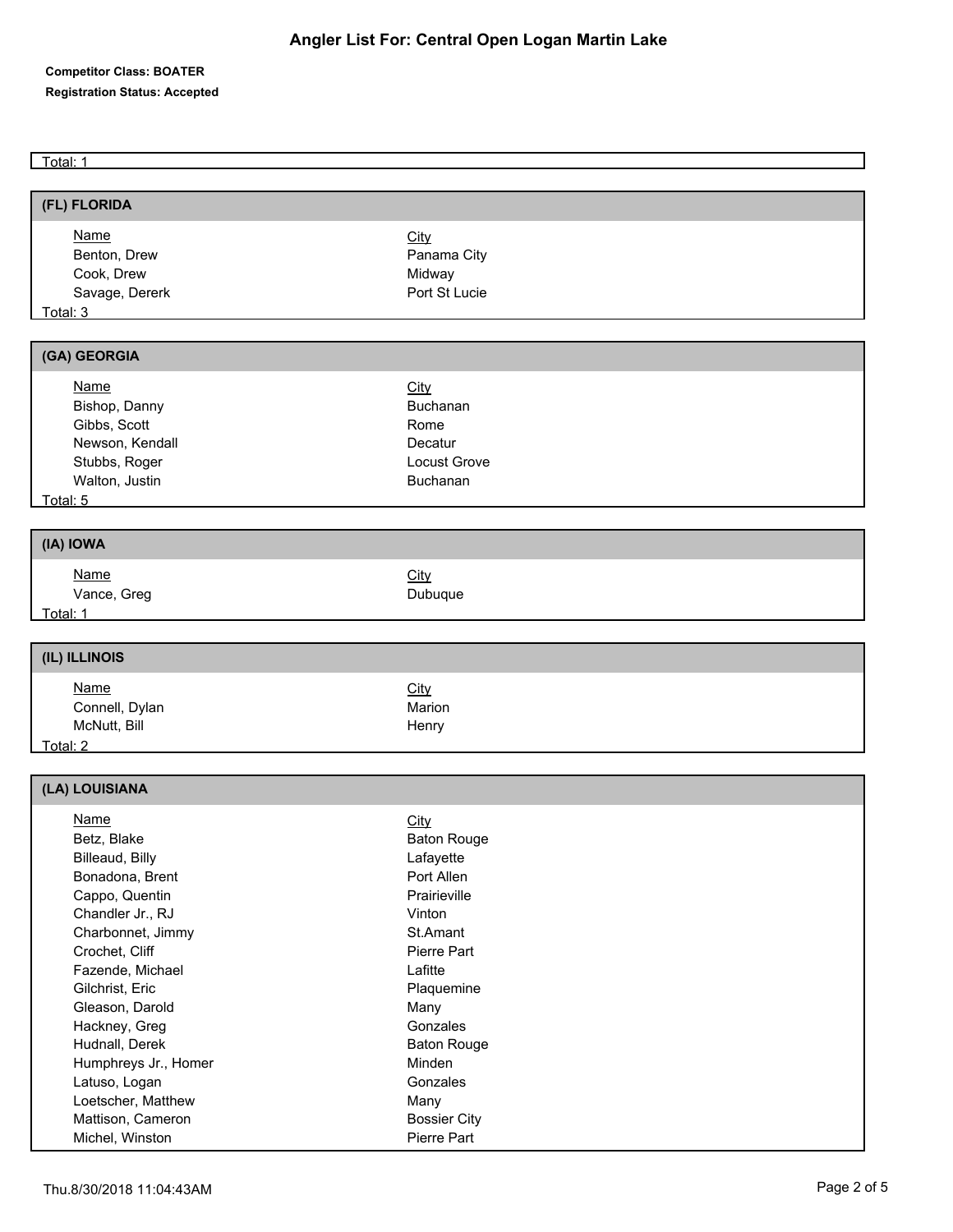### **Competitor Class: BOATER Registration Status: Accepted**

| Mitchell, Stephen              | Jonesville           |
|--------------------------------|----------------------|
| Murray, Todd                   | Prarrieville         |
| Orourke, Troy                  | Natchitoches         |
| Pharr, Mike                    | Shreveport           |
| Preuett, Brett                 | Monroe               |
| Ragusa, Lucas                  | Gonzales             |
| Reehm, Clark                   | Elm Groove           |
| Rivet, Tyler                   | Raceland             |
| Sparks, Kylie                  | Denham Spgs          |
| Stark, Caleb                   | <b>Brusly</b>        |
| Sumrall, Caleb                 | New Iberia           |
| Wiley, Chad                    | Pineville            |
|                                |                      |
| Total: 29                      |                      |
| (MN) MINNESOTA                 |                      |
| Name                           |                      |
|                                | City                 |
| Fiedler, Denny                 | Minnetonka           |
| Total: 1                       |                      |
| (MO) MISSOURI                  |                      |
| <b>Name</b>                    | City                 |
| Stratton, Charles              | Chaffee              |
| Total: 1                       |                      |
|                                |                      |
| (MS) MISSISSIPPI               |                      |
| <b>Name</b>                    | City                 |
| Adam, Bryant                   | Madison              |
| Dove, David                    | Steens               |
|                                | Houlka               |
| Galloway, Grant                |                      |
| Jones, Teb                     | Hattiesburg          |
| Love, Dan                      | Pearl                |
| Mosley, Brock                  | Collinsville         |
| Wooten, Chris                  | <b>West Point</b>    |
| Total: 7                       |                      |
| (OH) OHIO                      |                      |
| <b>Name</b>                    | City                 |
| Hartley, Charlie               | Grove City           |
| Hicks, Mark                    | Glouster             |
| Reid, Michael                  | Brookville           |
| Total: 3                       |                      |
|                                |                      |
| (OK) OKLAHOMA                  |                      |
| <b>Name</b>                    | City                 |
| Birge, Zack                    | Blanchard            |
| Brainard, Jay                  |                      |
|                                |                      |
|                                | Enid                 |
| Goines, Mark<br>Hartsell, Toby | Shady Point<br>Afton |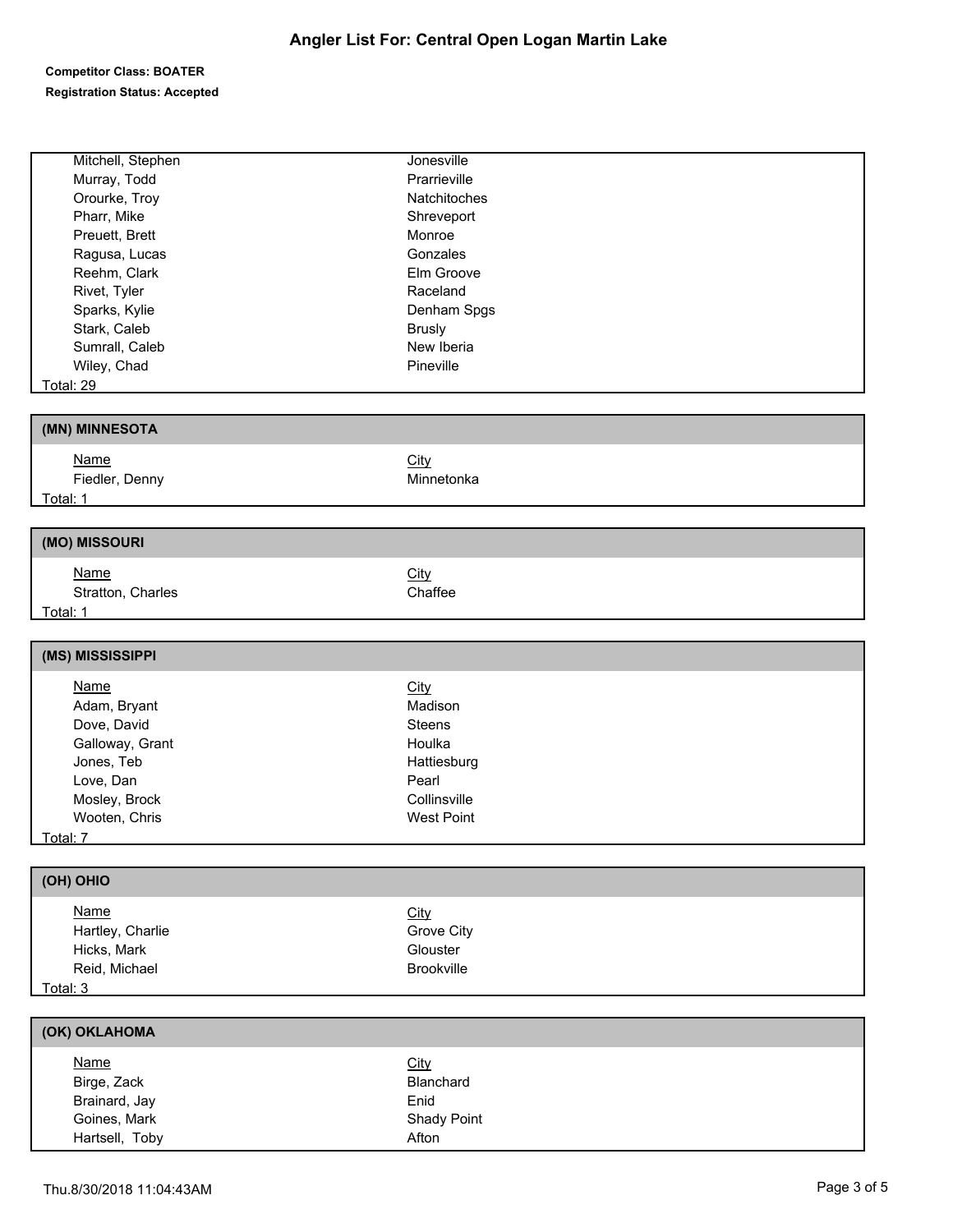# **Angler List For: Central Open Logan Martin Lake**

### **Competitor Class: BOATER Registration Status: Accepted**

| Hightower, Dale     | Mannford     |
|---------------------|--------------|
| Nail, Allan         | Sand Springs |
| Palmer, Luke        | Coalgate     |
| Potter, Brian       | Claremore    |
| Wells, Ron          | Claremore    |
| Wrona, Dustin       | Tulsa        |
| <b>Total: 10</b>    |              |
|                     |              |
| (SC) SOUTH CAROLINA |              |
| <b>Name</b>         | City         |
| Walters, Patrick    | Ladson       |
| Total: 1            |              |
|                     |              |
| (TN) TENNESSEE      |              |
| <b>Name</b>         | City         |
| Clouse, Gary        | LaVergne     |
| Dyer, Clay          | Fayetteville |
|                     |              |
| Foutz, Jacob        | Charleston   |
| Hamilton, Skylar    | Dandridge    |
| Hart, Chris         | Franklin     |
| Shannon, Rick       | Woodlawn     |
| Total: 6            |              |

| (TX) TEXAS         |                   |
|--------------------|-------------------|
| <b>Name</b>        | City              |
| Breznik, Brent     | Borger            |
| Brown, Mike        | Vidor             |
| Caldwell, Theron   | Colleyville       |
| Cloud, Jeff        | Lubbock           |
| Drinkard, David    | Sour Lake         |
| Durham, Tommy      | Whitney           |
| Finch, Bryan       | <b>Belton</b>     |
| Gillham, David     | Heath             |
| Greaney, Cody Ryan | Manchaca          |
| Hawkes, Jerod      | Eagle Pass        |
| Hughes, Marshall   | Hemphill          |
| Livesay, Lee       | Longview          |
| Luedtke, Terry     | <b>Burton</b>     |
| Margraves, Justin  | Diana             |
| Martin, Tommy      | Hemphill          |
| Mesar, Lonnie      | Sanger            |
| Miyazaki, Yusuke   | Forney            |
| Newman, Darrell    | <b>Bruceville</b> |
| Ortega, Andy       | Odessa            |
| Puckett, Larry     | Decatur           |
| Reneau, Dustin     | Mckinney          |
| Rose, Lance        | Pipe Creek        |
| Rose, Garrett      | Pipecreek         |
| Sennikoff, Steve   | Edgewood          |
| Smith Sr, Billy    | <b>Willis</b>     |